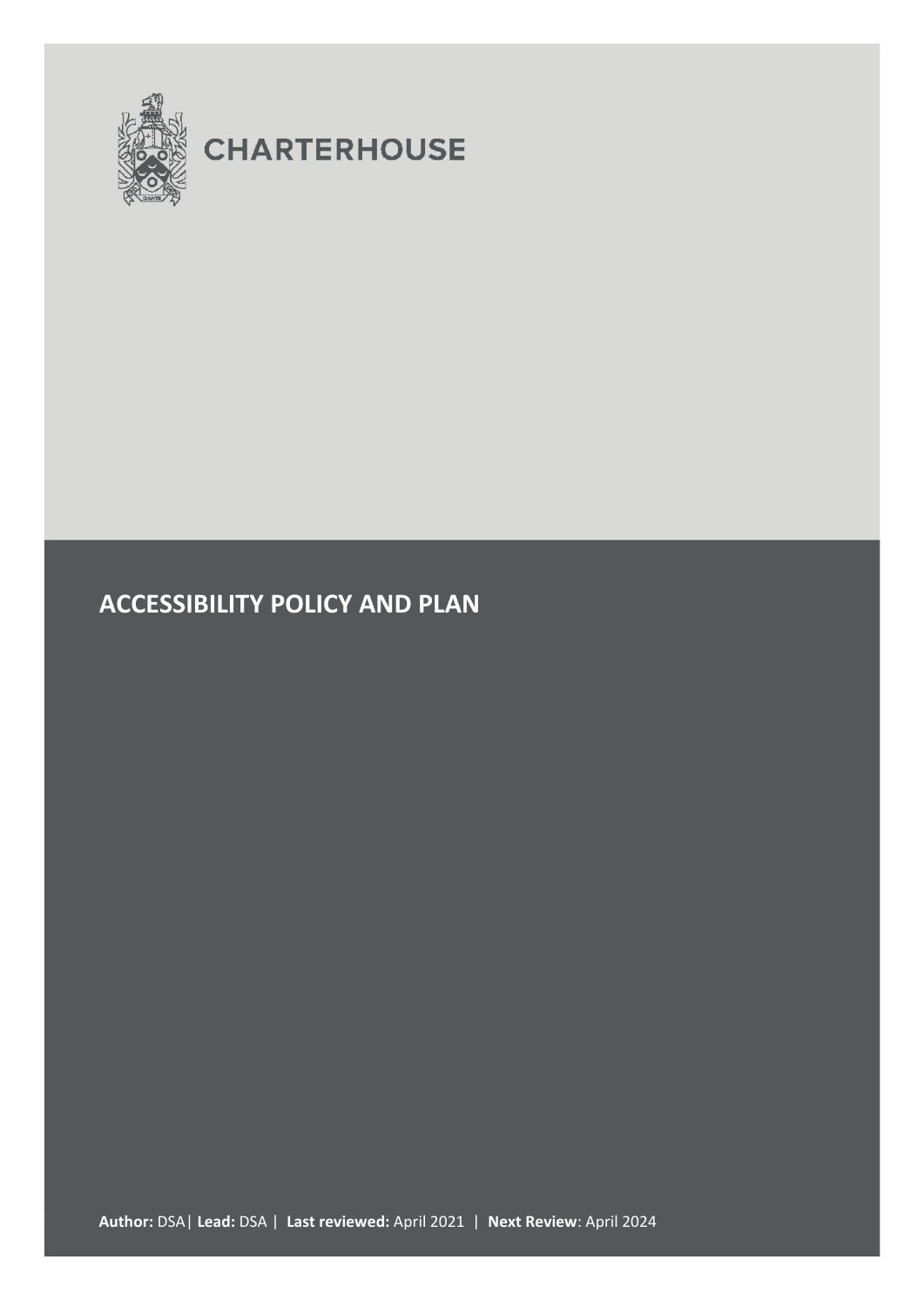# **Introduction**

1. Charterhouse is strongly committed to providing the highest quality of teaching and learning and support to all pupils in the pursuit of academic and personal excellence. We have high expectations of all of our pupils and we strive, wherever possible, to ensure that each and every pupil can take part in the whole school curriculum. We value the diversity of our school community and appreciate the contribution that pupils with special educational needs and/or disabilities can bring to the School.

# **Definition of Disability and Scope of Plan**

2. A child or young person is disabled if they have a physical or mental impairment which has a substantial and long-term adverse effect on their ability to carry out normal day-to-day activities (as defined by the Equality Act 2010).

3. The School's Accessibility Plan contains relevant actions to:

a. increase the extent to which disabled pupils can participate in the School's curriculum,

b. improve the delivery to disabled pupils of information which is readily accessible to pupils who are not disabled, and

c.improve the School's physical environment for the purpose of increasing the extent to which disabled pupils are able to take advantage of education and benefits, facilities or services provided or offered by the School.

### **Entry Requirements**

4. All pupils are required to meet the academic entry requirements. The School must feel confident that a prospective pupil will benefit from the education offered in line with the general standards achieved by the pupil's peers so that there is a good chance that he or she will have a complete, happy and successful school career. These criteria must continue to be met throughout the pupil's time at the School. The School's policy is to apply these criteria to all pupils, and potential pupils, regardless of any disability of which it is aware, subject to its obligation to make reasonable adjustments so as not to put any disabled pupil at a substantial disadvantage compared with their non-disabled peers. The objective is to ensure that, subject to meeting the entry requirements and practicalities, the School is open to all regardless of physical or mental disability.

### **Admissions**

5. The School asks all parents to complete their registration form in respect of a prospective pupil. In addition, all parents complete the School's medical form, providing details of the nature and effect of any (potential) disability, medical condition or special educational needs and requests that subsequent disclosures will be made, if required. Subject to this, the School will be sensitive to any requests for confidentiality. The purpose of obtaining this information is to allow the School to consider any adjustments it might need to make.

6. Parents of a disabled or potentially disabled child are required to provide full disclosure of any medical, educational psychologist or other reports regarding their child's disability, medical condition or special educational needs. In assessing any pupil or prospective pupil the School may take such advice and require such assessments as it regards as appropriate. Failure by parents to make the necessary disclosure of information may prevent the School from making adequate provision of support.

7. The School recognises the potential enhancement to school life and education provided by inclusive policies, however equal importance will be attached to ensuring that no pupil's education is impaired by this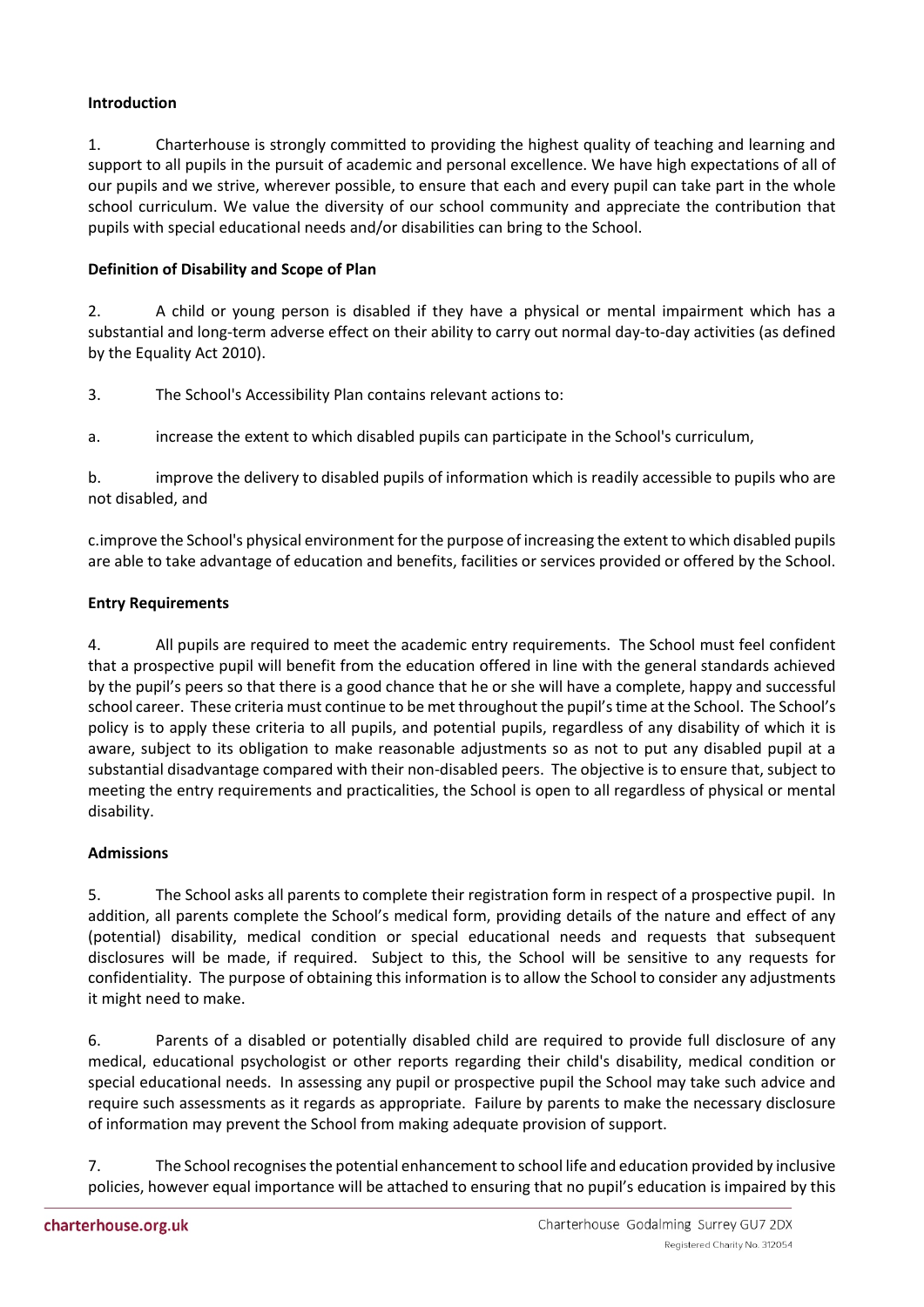approach. The School's pastoral care system provides strong support for all pupils whether disabled or otherwise. Where pupils need particular treatment or medication the Hunt Health Centre provides necessary assistance. The School also has a strong Educational Support Department to provide support to pupils with learning difficulties. Lastly, the School also has a Wellbeing Centre with access to counsellors and education psychologists should their professional help be deemed appropriate.

# **Access to the Curriculum**

8. The teaching staff regularly reviews its teaching strategies to ensure that any potential barriers to learning and participation by disabled pupils are, where reasonably practical, removed. We support our teaching and support staff with a programme of training to raise their awareness of disabilities and to enable them to minimise any potential difficulties for pupils. We promote the importance of using language that does not offend and ensure that, where possible, positive examples of disability are portrayed in teaching materials.

9. In order that pupils with defined disabilities have an improved access to the curriculum, either a Personalised Learning Plan, Welfare Plan or Health Care plan will be drawn up in consultation with pupil, parent and tutor and relevant lead at school (SENDCO, Senior Nurse, Head of House). This plan is made securely available to those teachers working with the pupil and it is updated at least annually (A pupil has SEND where their learning difficulty or disability calls for special educational provision, that is provision different from or additional to that normally available to pupils of the same age.') Special Educational Needs and Disability (SEND) Code of Practice (2014).

10. The SENDCO (Head of the Educational Support department) briefs the teachers, updates the school SEND database and meets with individual pupils to discuss their needs. Most pupils needs will be met by a short, highly personalised intervention. Generally, pupils requiring ongoing additional support will be assisted outside formal hash time although support may also be given in-hash. In exceptional circumstances the Deputy Head (Academic) may give permission for a pupil to be withdrawn from lessons for educational support.

11. The School will make reasonable adjustments for the sitting of public examinations following consultation with the SENDCO. All requests for assessment must first go through the SENDCO as privately commissioned reports are not admissible under JCQ regulations. It is also possible that pupils who encounter physical or emotional disability in the period up to the exams may be, with consultation, awarded special arrangements.

# **Access to Information**

12. We provide written/electronic information to pupils in ways that are user-friendly and fully support the pupils in their learning experience. In addition the School has installed hearing loops in Hall, the RVW, the BTT, and Chapel. Technical support, where appropriate, is offered to the pupil in conjunction with the usual learning enrichment programme.

# **Physical Environment**

13. One of the obvious problems which the School has (in common with many other schools) is the site which covers a wide area and consists of many separate and some historic, and even listed, buildings of several storeys and without lifts, which have grown up since the School was founded. Another is the system, again common to many schools, of having some fixed classrooms for each subject, based on the valid ground of having all the facilities for one subject in one place. This requires pupils to go from classroom to classroom, often up steps or stairs in buildings without lifts.

14. We regularly review and take steps to improve the physical environment of the School in order to increase the extent to which disabled pupils are able to take advantage of education, and associated serviced, offered by the School. Recently the School has improved access installing a lift in the new Science and Maths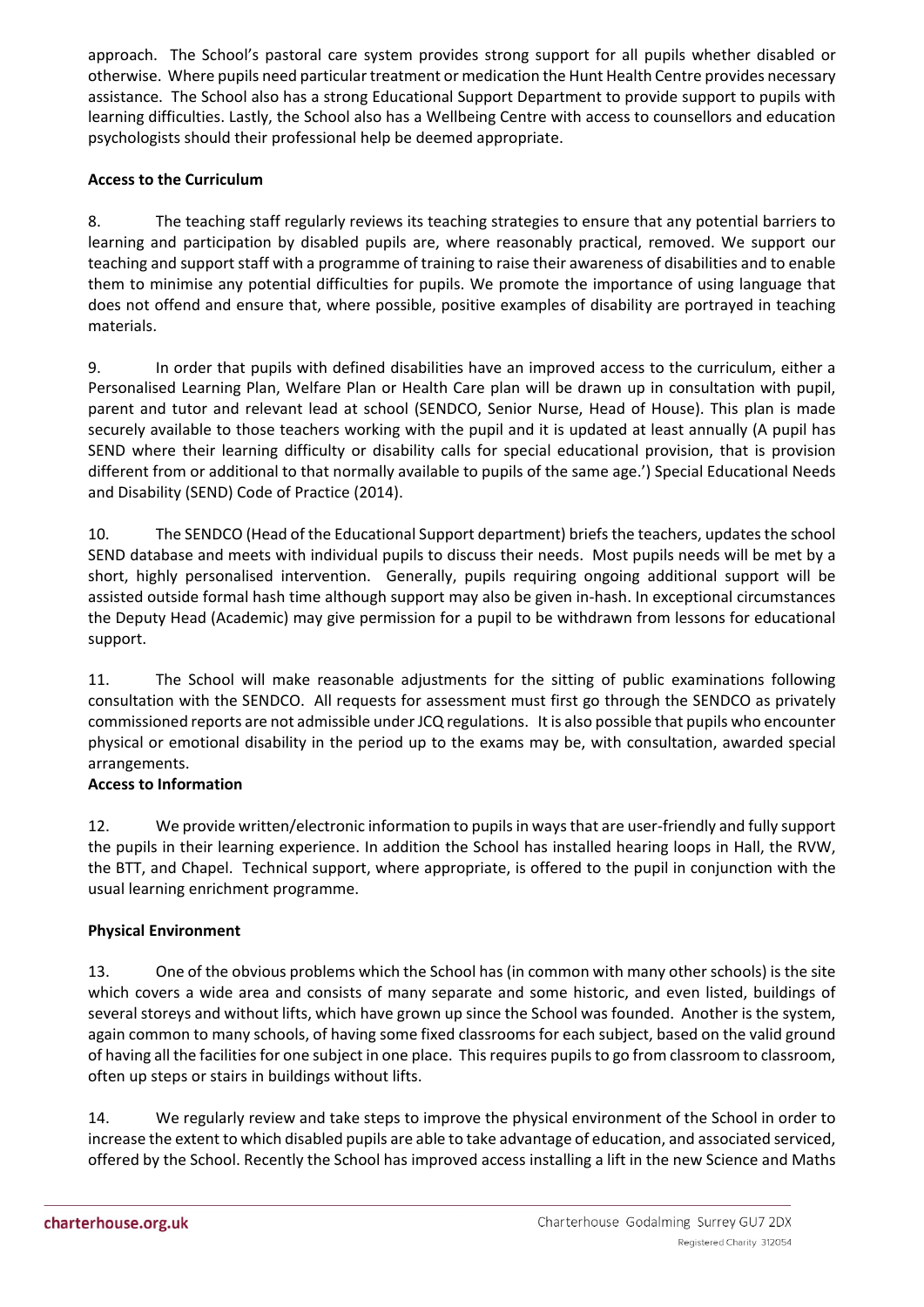Block. Where possible and necessary due to building design, lessons will be timetabled in accessible classrooms.

#### **Parents**

15. Parents are encouraged to work in close partnership with the staff. Parents are made aware at the beginning of the academic year when members of staff can be contacted and how to contact them. There are regular parent meetings with subject teachers and tutors and progress reports. If a parent has a concern about the academic progress of his/her child, the School encourages the parent either to telephone the school to speak with or write to the responsible member of staff, depending on the nature of the concern. This can be the tutor, the head of house, the head of department, the Deputy Head (pastoral), the Deputy Head (Academic) or the Head. It is school policy to work closely with the parents and pupil.

#### **Pupils**

16. All pupils whether they are on the Educational Support register or not, are encouraged to approach the Educational Support Department for help or advice. All pupils are formally introduced to Educational Support department during their induction programme and PSHE (Personal, Social, Health & Economic education) programme. All events take place in the autumn term.

#### **The Wellbeing Committee**

17. The Governing Body is responsible for ensuring that Charterhouse complies with the current legislation and that this policy is implemented.

18. The Wellbeing Committee is responsible for the day-to-day management of the wellbeing of pupils including those with disability. The Committee meets regularly to formal review pupils with concerns. Where necessary they would make recommendations for improvements to accessibility of the School's education either generally or specifically for one pupils. These recommendations will be reviewed by the Charterhouse Executive Committee or, if necessary, Governors.

19. The School regularly monitors the success of the plan and it will also be reviewed annually.

#### **Action Plan**

20. The following has been carefully considered by the School:

- Admissions
- Attainment
- Attendance
- Exclusions
- Education
- Co-curricular activities
- Physical environment
- Selection and recruitment of staff
- Staff training
- Welfare
- Sporting activities

21. The School is committed to providing education to all those who match the academic entry standards required within budgetary constraints. The results of the audit and monitoring of the above have informed the Action Plan attached at Annex A.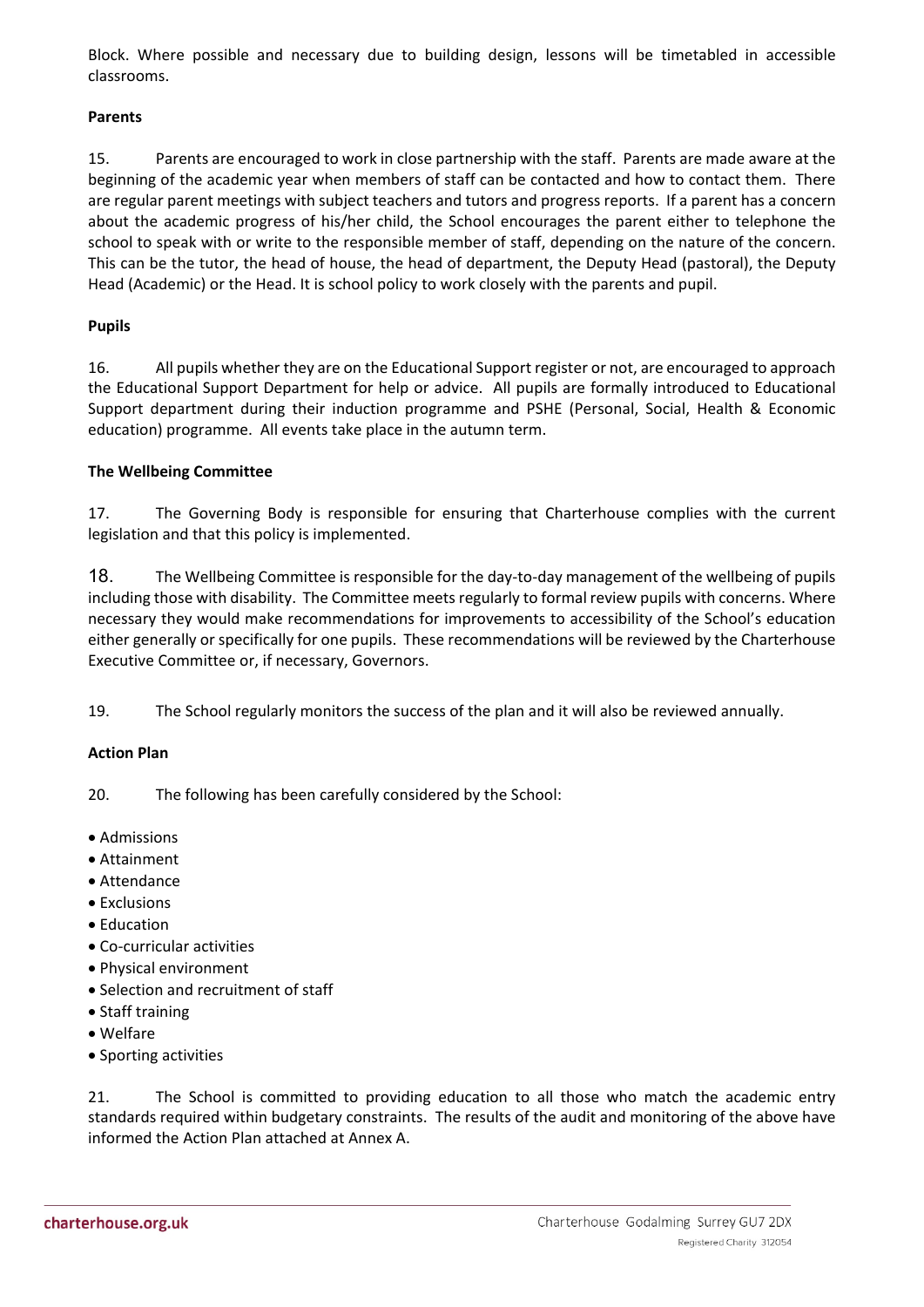# **CHARTERHOUSE ACCESSIBILITY PLAN**

|  |  | April 2021 - April 2024 |  |
|--|--|-------------------------|--|
|--|--|-------------------------|--|

| Area                                  | <b>Current Accessibility</b>                                                                                                                                                                                                                                                                                                                                                                                                                                                                                                             | <b>Proposed Improvement</b>                                                             | Lead                   | <b>Target</b><br><b>Timeframe</b> | <b>Remarks</b> |
|---------------------------------------|------------------------------------------------------------------------------------------------------------------------------------------------------------------------------------------------------------------------------------------------------------------------------------------------------------------------------------------------------------------------------------------------------------------------------------------------------------------------------------------------------------------------------------------|-----------------------------------------------------------------------------------------|------------------------|-----------------------------------|----------------|
|                                       |                                                                                                                                                                                                                                                                                                                                                                                                                                                                                                                                          | Increasing the Extent to which Disabled Pupils can participate in the School Curriculum |                        |                                   |                |
| Open Days/<br>Individual visits/      | Easy assessible Reception with toilets<br>$\bullet$<br>Hearing Loop in Hall and BTT<br>$\bullet$                                                                                                                                                                                                                                                                                                                                                                                                                                         | Better access to Hall<br>$\bullet$                                                      | <b>Estates</b>         | 2023                              |                |
| Admissions events/<br>Assessment days | Use of own hearing aids<br>$\bullet$<br>One-to-one tours and/or support if required<br>$\bullet$<br>based on the disability                                                                                                                                                                                                                                                                                                                                                                                                              | <b>Online Admission Visit booking</b><br>$\bullet$                                      | Admissions             | 2021                              |                |
|                                       | Support from our learning support department<br>$\bullet$<br>to current schools to ensure that all candidates<br>receive appropriate adjustments for tests such<br>as extra time, use of a laptop<br>Online admissions packages and webinars<br>$\bullet$                                                                                                                                                                                                                                                                                | More accessible toilets in cafe<br>$\bullet$                                            | <b>Estates</b>         | 2021                              |                |
| Examinations                          | Support from Educational Support<br>$\bullet$<br>Support from Hunt Health Centre<br>$\bullet$<br>Separate room if necessary<br>$\bullet$<br>Monitoring of performance<br>$\bullet$<br>Examination laptops available<br>$\bullet$<br>BCR computer suite on ground floor<br>$\bullet$<br>Large clocks in exam rooms<br>٠<br>Use of QSC<br>$\bullet$                                                                                                                                                                                        | Software for voice recognition<br>$\bullet$                                             | $\mathsf{I}\mathsf{T}$ | 2022                              |                |
| <b>Educational Support</b>            | Educational Support department of 2 teachers in<br>better central location<br>Learning mentor and EAL specialist available<br>٠<br>One-to-one and groups sessions<br>٠<br>Screening for various learning concerns<br>$\bullet$<br>Referrals to specialist, if required.<br>$\bullet$<br>Requests to parents to disclose disabilities<br>$\bullet$<br>Research into the requirement of EAL provision<br>$\bullet$<br>Revised disclosure in Admissions Pack<br>$\bullet$<br>Regular specialist visits to the school<br>Online joining pack | Review provision in light of<br>$\bullet$<br>changing pupil numbers                     | Learning<br>Support    | 2022                              |                |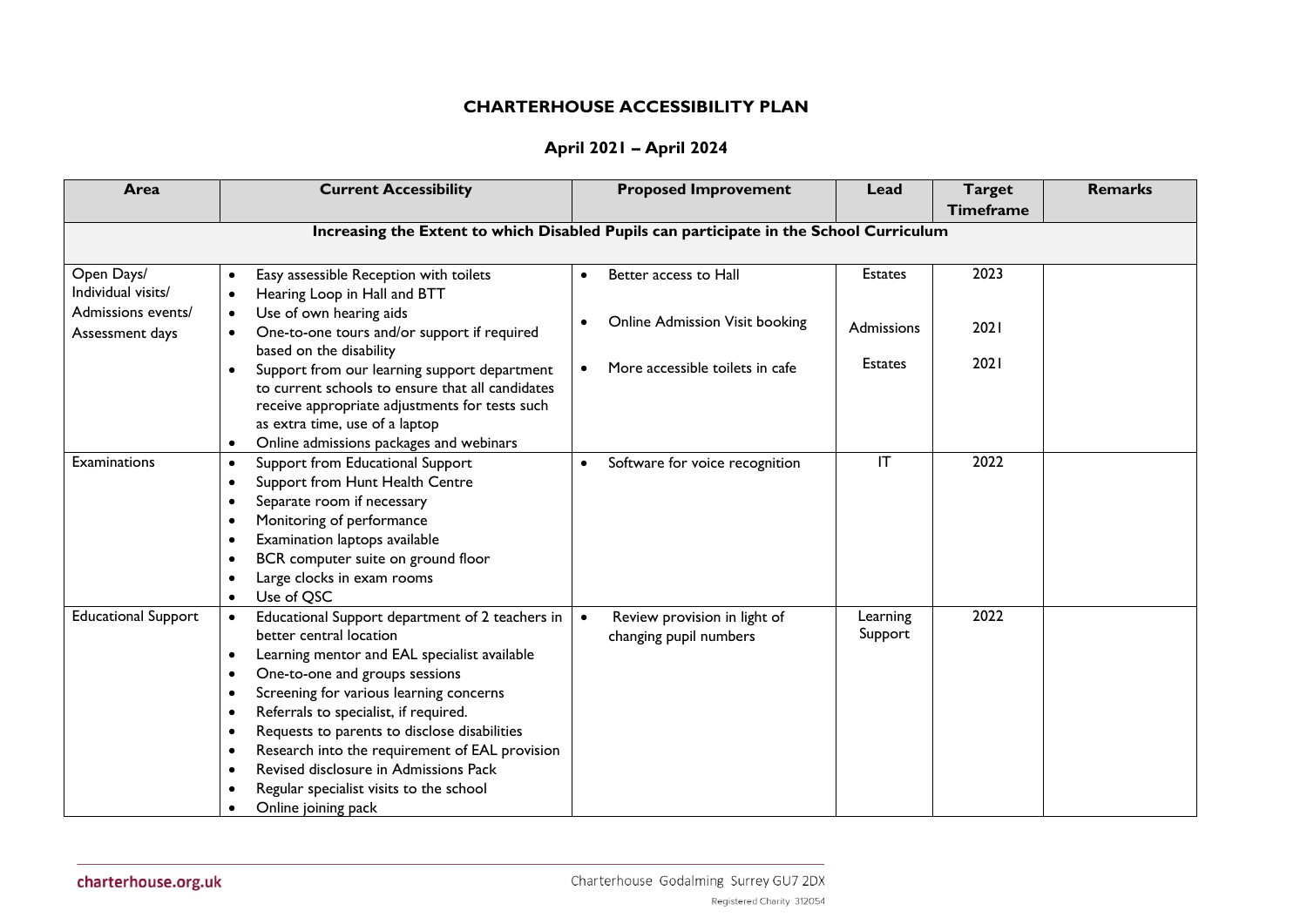| Area       | <b>Current Accessibility</b>                                                                                                                                                                                                                                                                                                                                                                                                                                                                                                                                                                                                                                                                                          | <b>Proposed Improvement</b>                                                                                                                                                 | Lead                                                           | <b>Target</b><br><b>Timeframe</b> | <b>Remarks</b> |
|------------|-----------------------------------------------------------------------------------------------------------------------------------------------------------------------------------------------------------------------------------------------------------------------------------------------------------------------------------------------------------------------------------------------------------------------------------------------------------------------------------------------------------------------------------------------------------------------------------------------------------------------------------------------------------------------------------------------------------------------|-----------------------------------------------------------------------------------------------------------------------------------------------------------------------------|----------------------------------------------------------------|-----------------------------------|----------------|
| Inset      | SEN awareness training to teaching staff<br>$\bullet$<br>Training sessions during INSET<br>$\bullet$                                                                                                                                                                                                                                                                                                                                                                                                                                                                                                                                                                                                                  | Training on specific disability areas<br>$\bullet$                                                                                                                          | Learning<br>Support                                            | 2022-2024                         | Ongoing        |
| Sports     | Individual risk assessments<br>$\bullet$<br>Wide choice of activities, allowing all pupils to<br>$\bullet$<br>participate in an activity of their choice.<br>Lifts and access to QSC facilities.<br>$\bullet$<br>All staff are aware of particular needs due to the<br>$\bullet$<br>PLP.<br>Staff are made aware of equipment that may<br>$\bullet$<br>assist in a specific child's participation in suitable<br>sports.<br>Increased tennis courts and better changing<br>$\bullet$<br>rooms                                                                                                                                                                                                                         | Review of sport provision<br>$\bullet$<br>Review sports facilities and<br>$\bullet$<br>identify areas for improvement                                                       | Sport<br>Department<br>Sports<br>Department                    | 2022<br>2023                      |                |
| Curriculum | Room timetabling child-specific, if required.<br>$\bullet$<br>Activities modified for physically disabled as<br>$\bullet$<br>necessary<br>Training is provided for pupil specific<br>$\bullet$<br>requirements on admission to the school.<br>New staff induction include arrangements.<br>$\bullet$<br>DH(A) disseminates all practise changes to<br>$\bullet$<br>HoDs.<br>DH(A) ensures Greyhound is up to date with<br>$\bullet$<br>relevant information and teachers emailed with<br>updates.<br>Teaching staff to liaise with tutor and regarding<br>$\bullet$<br>concerns.<br>More focussed timetable and tutor system<br>$\bullet$<br>Use of Office 365 to enable flexible and remote<br>$\bullet$<br>learning | Learning lunches for teaching staff<br>$\bullet$<br>Timetable review to consider<br>$\bullet$<br>disabilities<br>Curriculum review to consider<br>$\bullet$<br>disabilities | Dep Hd<br>Academic<br>Dep Hd<br>Academic<br>Dep Hd<br>Academic | 2021-2024<br>2022<br>2022         |                |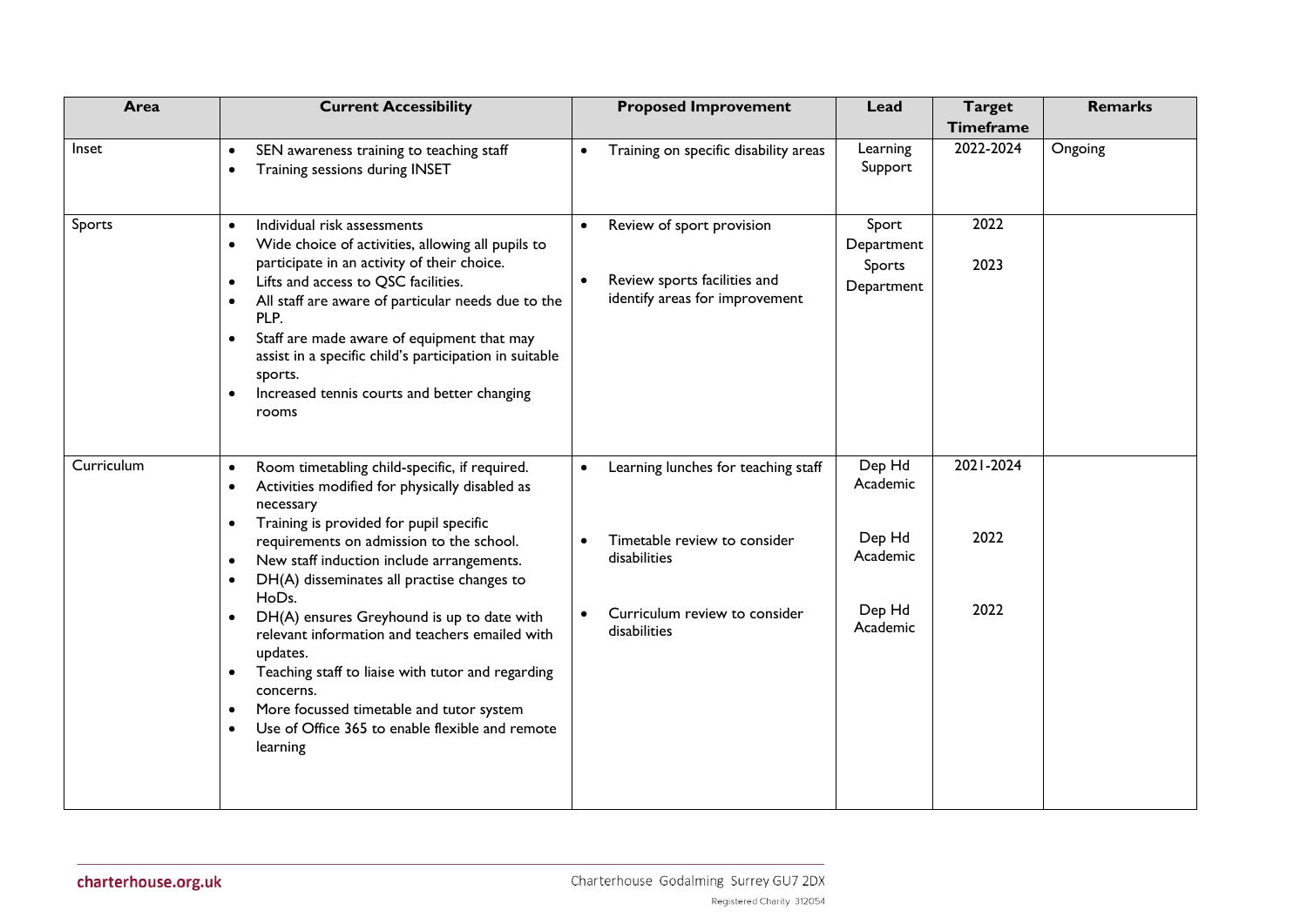| Area                     | <b>Current Accessibility</b>                                                                                                                                                                                                                                                                                                                                                                                       | <b>Proposed Improvement</b>                                                            | Lead                     | <b>Target</b><br><b>Timeframe</b> | <b>Remarks</b> |
|--------------------------|--------------------------------------------------------------------------------------------------------------------------------------------------------------------------------------------------------------------------------------------------------------------------------------------------------------------------------------------------------------------------------------------------------------------|----------------------------------------------------------------------------------------|--------------------------|-----------------------------------|----------------|
| <b>Trips and Visits</b>  | Review of suitability of venue<br>$\bullet$<br>Individual risk assessments in liaison with<br>$\bullet$<br>medical centre<br>Provision of "buddy" pupil as necessary<br>$\bullet$<br>Fund staff to train for the extended 'first-aid at<br>$\bullet$<br>work' courses-<br>Online trip system that highlights needs<br>$\bullet$<br>Flexibility of trip/visit programme depending on<br>$\bullet$<br>needs of pupil | Review of trips and visit policy<br>$\bullet$                                          | Senior<br>Deputy<br>Head | 2022                              |                |
| <b>Residential Trips</b> | Review of suitability of venue<br>$\bullet$<br>Modifications made in response to particular<br>$\bullet$<br>needs<br>Individual risk assessments in liaison with<br>$\bullet$<br>medical centre<br>One member of staff appointed to oversee<br>$\bullet$<br>student with particular need<br>Online trips system highlights needs.<br>$\bullet$                                                                     | Review of trips and visit policy<br>$\bullet$                                          | Senior<br>Deputy<br>Head | 2022                              |                |
| Parents Evenings         | The initial parents' evening letter requests that<br>$\bullet$<br>any families with special access requirements<br>should reply to give details.<br>Adequate adjustments are made in response to<br>$\bullet$<br>the above<br>Staff ensure they read pupil files so they are<br>aware of access needs.<br>Use of online webinars were appropriate<br>$\bullet$                                                     | Creation of easier access to major<br>$\bullet$<br>venues - Hall, BTT, LT              | Dep Hd<br>Academic       | 2023                              |                |
| Classroom Layout         | Pupils' PLP affects the use of facilities/ equipment<br>and layout. Layout changed as necessary<br>Teacher training provided on how best to use<br>$\bullet$<br>relevant equipment/ set up the rooms for<br>requirements of all pupils.<br>Physical changes made for pupils with latex<br>allergy<br>Use of Office 365/Apple to allow easy access in<br>any location                                               | Use of technology to ensure all<br>pupils have same access to<br>teaching and learning | Dep Hd<br>Academic       | 2022                              |                |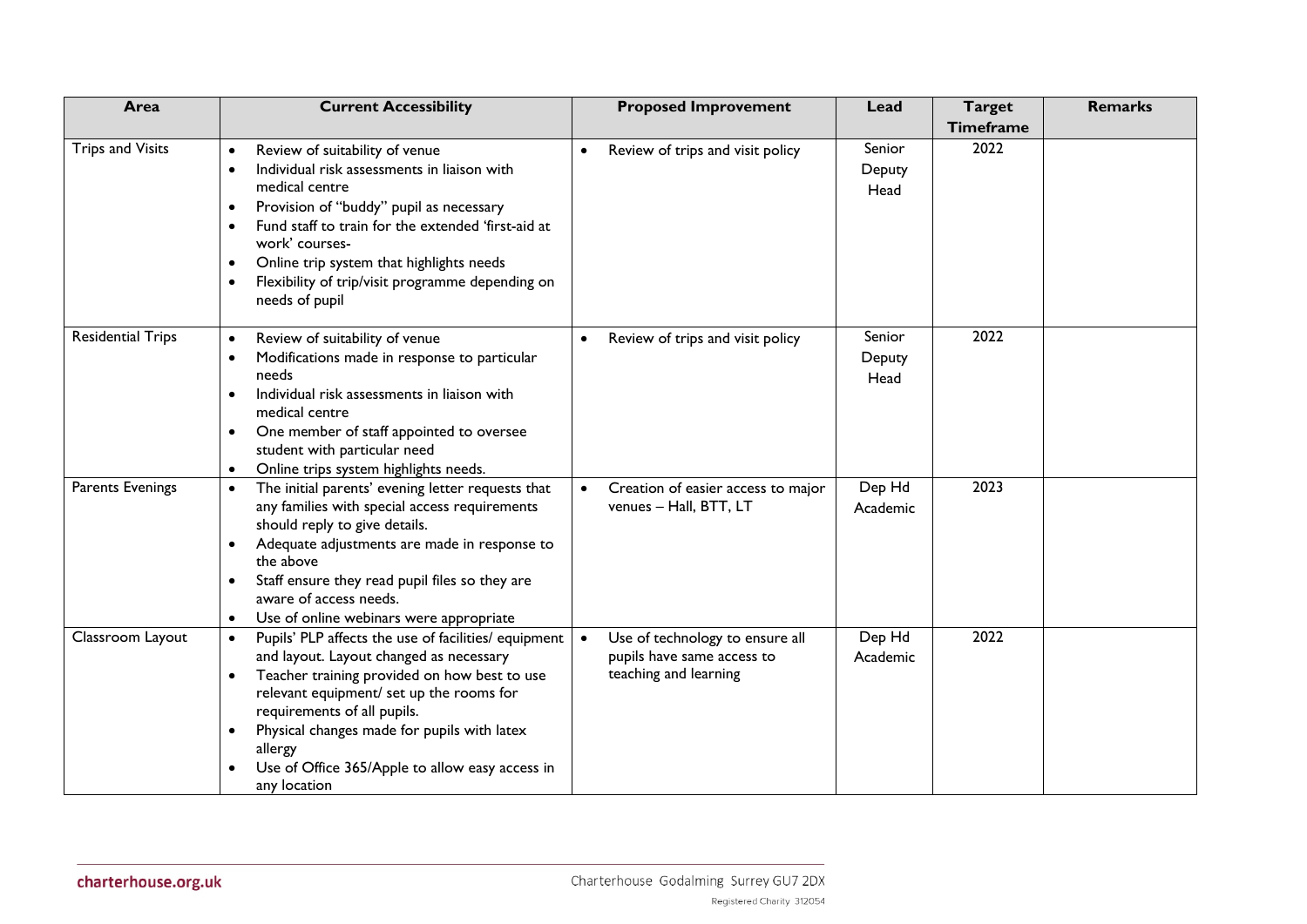| Area    | <b>Current Accessibility</b>                                                                                                                                                                                                                                                                                                                                                                                                                                                                                                                                                                                                                                                                                                                                                                 | <b>Proposed Improvement</b>                                                                                                                                      | Lead                                   | <b>Target</b>             | <b>Remarks</b> |
|---------|----------------------------------------------------------------------------------------------------------------------------------------------------------------------------------------------------------------------------------------------------------------------------------------------------------------------------------------------------------------------------------------------------------------------------------------------------------------------------------------------------------------------------------------------------------------------------------------------------------------------------------------------------------------------------------------------------------------------------------------------------------------------------------------------|------------------------------------------------------------------------------------------------------------------------------------------------------------------|----------------------------------------|---------------------------|----------------|
|         |                                                                                                                                                                                                                                                                                                                                                                                                                                                                                                                                                                                                                                                                                                                                                                                              |                                                                                                                                                                  |                                        | <b>Timeframe</b>          |                |
|         |                                                                                                                                                                                                                                                                                                                                                                                                                                                                                                                                                                                                                                                                                                                                                                                              | Improving the Provision of Information to Disabled Pupils                                                                                                        |                                        |                           |                |
| Hearing | Hearing induction loops are now installed in<br>$\bullet$<br>certain multi-use locations and have recently<br>been replaced in the Hall, BTT and Chapel<br>Baffles used to improve acoustics<br>$\bullet$<br>Special fire detector heads with flashing<br>$\bullet$<br>lights installed in boarding accommodation<br>Guidance is provided in the use of hearing<br>$\bullet$<br>aids. now using hearing equipment in exams<br>Educational Support dept provides child-<br>$\bullet$<br>specific advice in the PLP<br>The pupil's ISAMS page is updated on the<br>$\bullet$<br>basis of formal requested disclosure, medical<br>screening, teacher concerns.<br>ISAMS allows sharing of relevant information<br>$\bullet$<br>between staff, thus allowing better provision<br>for the pupils. | Install hearing loop in Lecture Theatre<br>Review options for QSC                                                                                                | IT<br>Dep Bursar                       | 2022<br>2023              |                |
| Sight   | Laptops are provided if necessary<br>$\bullet$<br>We alert parents if we identify reduced<br>vision and ask them to have the pupil<br>retested by his/her local GP, and follow up<br>the results with the parents.<br>All new pupils have medicals which includes<br>$\bullet$<br>a vision test.<br>ISAMs allows sharing of relevant information<br>$\bullet$<br>between staff, thus allowing better provision<br>for the pupils.<br>Greyhound allows greater flexibility in<br>$\bullet$<br>sharing and handling of information in more<br>suitable formats. We currently have no<br>accessibility complaints - font size<br>changeable etc.                                                                                                                                                | Improve lighting around<br><b>Weekites/Lockites</b><br>Improve access with Phase 2<br>$\bullet$<br>Pedestrianisation<br>Improve IT systems in Lecture<br>Theatre | <b>Estates</b><br><b>Estates</b><br>IT | 2022<br>2023/2024<br>2022 |                |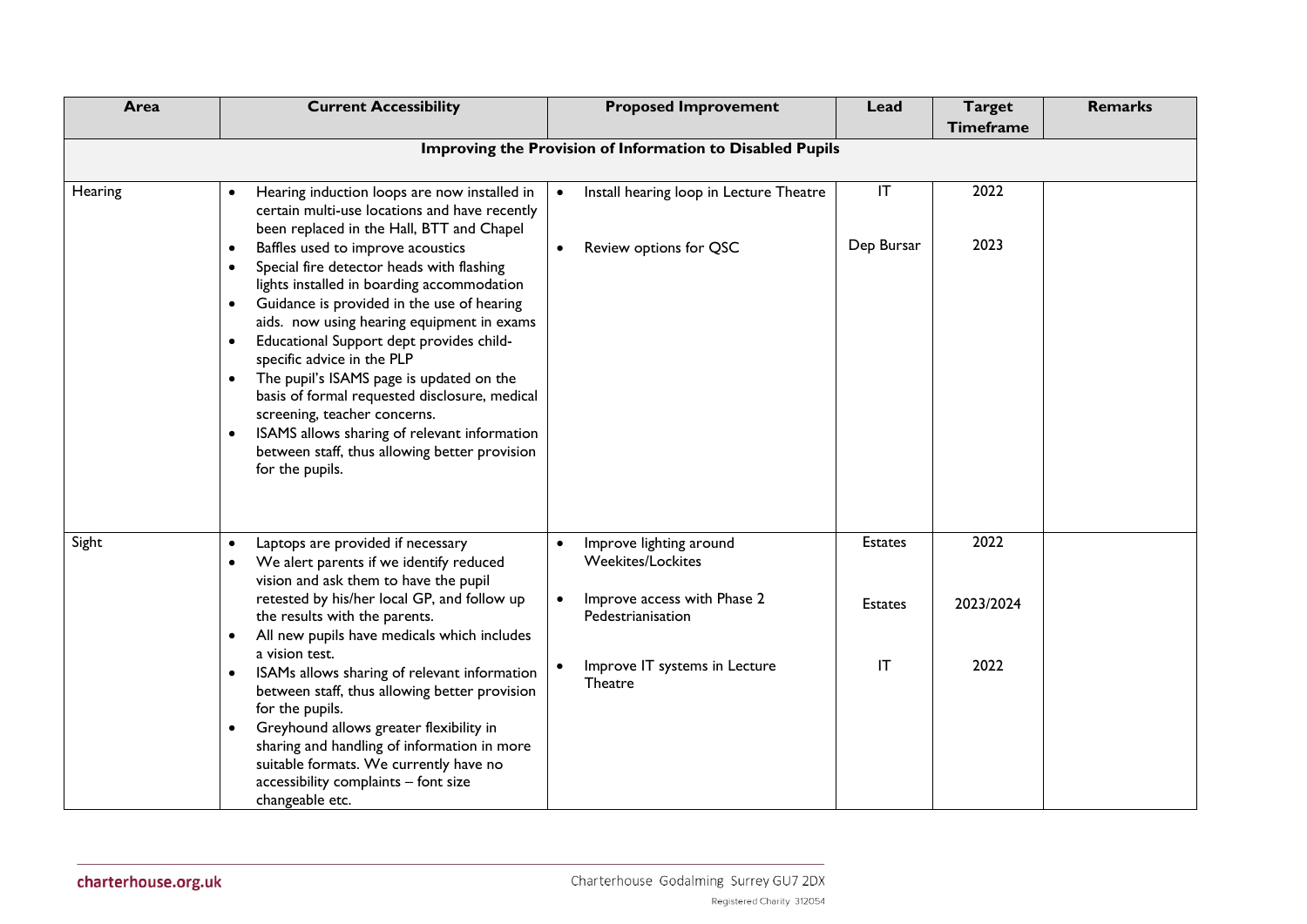| Area                              | <b>Current Accessibility</b>                                                                                                                                                                                                                                                                                                                                                                                                                                                                                                                                                                                                                                                                                                                                                                                                                                                                                                                                                                                                                                          | <b>Proposed Improvement</b>                                           | Lead                | <b>Target</b><br><b>Timeframe</b> | <b>Remarks</b>                                                                                     |
|-----------------------------------|-----------------------------------------------------------------------------------------------------------------------------------------------------------------------------------------------------------------------------------------------------------------------------------------------------------------------------------------------------------------------------------------------------------------------------------------------------------------------------------------------------------------------------------------------------------------------------------------------------------------------------------------------------------------------------------------------------------------------------------------------------------------------------------------------------------------------------------------------------------------------------------------------------------------------------------------------------------------------------------------------------------------------------------------------------------------------|-----------------------------------------------------------------------|---------------------|-----------------------------------|----------------------------------------------------------------------------------------------------|
| Sight (continued)<br>Motor skills | Guidance given to staff re: use of projected<br>$\bullet$<br>text.<br>As part of PLP, Learning Support offers<br>$\bullet$<br>advice on visual solutions for pupils with<br>significant visual problems (eg avoiding poor<br>quality photocopying)<br>An 'Accessibility' section has been written<br>$\bullet$<br>to be uploaded to website and Greyhound.<br>Improved lighting around campus<br>$\bullet$<br>New more accessible website<br>$\bullet$<br>Better signage around school<br>Laptops are provided for those requiring<br>$\bullet$<br>them.<br>Child specific support is provided, in so<br>$\bullet$<br>much that is reasonable.<br>Greyhound allows sharing of relevant<br>$\bullet$<br>information between staff, thus allowing<br>better provision for the pupils.<br>Use of laptops - loan programme from<br>$\bullet$<br>resources.<br>Laptops in exams: the policy is regularly<br>$\bullet$<br>updated to reflect recent developments in<br>exam regulations and JCQ ruling. This<br>remains consistent with the Pupil Acceptable<br>Use Policy. | Seek support from Surrey Physical and<br>Sensory Services if required | Learning<br>Support | Ongoing                           |                                                                                                    |
|                                   |                                                                                                                                                                                                                                                                                                                                                                                                                                                                                                                                                                                                                                                                                                                                                                                                                                                                                                                                                                                                                                                                       | Improving the Physical Environment of the School                      |                     |                                   |                                                                                                    |
| Reception/OOH                     | Ground floor - fully accessible<br>$\bullet$<br>First floor - inaccessible<br>$\bullet$                                                                                                                                                                                                                                                                                                                                                                                                                                                                                                                                                                                                                                                                                                                                                                                                                                                                                                                                                                               |                                                                       | <b>Estates</b>      |                                   | Refurb in 2019 -<br>automatic doors,<br>disabled car parking,<br>disabled toilets.<br>meeting room |
| <b>Engineers Cottage</b>          | Ground floor - accessible but tight<br>$\bullet$<br>First floor - inaccessible<br>$\bullet$                                                                                                                                                                                                                                                                                                                                                                                                                                                                                                                                                                                                                                                                                                                                                                                                                                                                                                                                                                           |                                                                       | <b>Estates</b>      |                                   |                                                                                                    |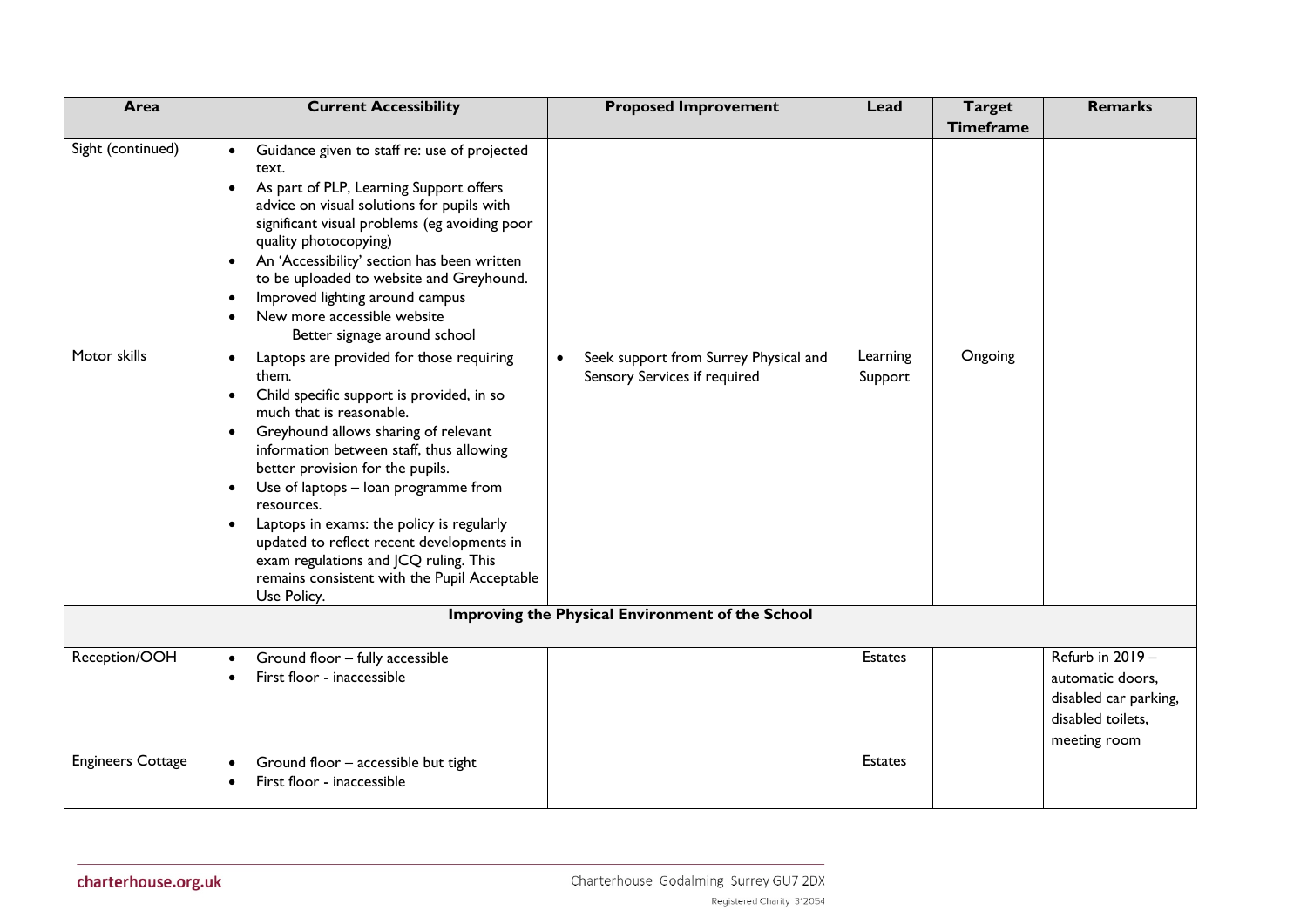| Area                           | <b>Current Accessibility</b>                                                                                                                                                                                                         | <b>Proposed Improvement</b>                                                                                           | Lead           | <b>Target</b><br><b>Timeframe</b> | <b>Remarks</b> |
|--------------------------------|--------------------------------------------------------------------------------------------------------------------------------------------------------------------------------------------------------------------------------------|-----------------------------------------------------------------------------------------------------------------------|----------------|-----------------------------------|----------------|
| Head's Study                   | Stepped access at main entrance door - new<br>$\bullet$<br>glass door easier to open                                                                                                                                                 | New ramp<br>$\bullet$                                                                                                 | <b>Estates</b> | 2023                              |                |
| Old Bursary                    | Principle entrance and approach - stepped<br>$\bullet$<br>access with no handrail<br>Internal access - on one level but tight<br>$\bullet$                                                                                           | Refurbishment work to improve<br>$\bullet$<br>access                                                                  | <b>Estates</b> | 2022                              |                |
| Memorial Chapel                | Level access to significant parts of the chapel<br>$\bullet$<br>Ramp for disabled access exists<br>$\bullet$<br>No information on website about<br>$\bullet$<br>accessibility of chapel (attended by parents<br>and local community) | Add information to website (including<br>parking options, accessible entrances,<br>provisions of induction loops etc) | Foundation     | 2022                              |                |
| <b>RVW Music School</b>        | Level approach and level access - doors<br>$\bullet$<br>open inwards and are heavy<br>Accessible w.c.<br>$\bullet$                                                                                                                   | Improve access with planned<br>extension work                                                                         | <b>Estates</b> | 2024-2025                         |                |
| Hall                           | Stepped access - portable ramp to entrance<br>$\bullet$<br>at gradient of I in 5 - with no handrail<br>Doors into hall are heavy but are held open<br>$\bullet$<br>for an event<br>Hearing/induction loop<br>$\bullet$               | Install new ramp and handrail with<br>Phase 2 Pedestrianisation                                                       | <b>Estates</b> | 2023                              |                |
| Library                        | Stepped access<br>$\bullet$<br>Inner doors heavy to open<br>$\bullet$<br>Accessible at ground level<br>$\bullet$                                                                                                                     | Install new ramp with Phase 2<br>Pedestrianisation                                                                    | <b>Estates</b> | 2023                              |                |
| Lecture Theatre                | Stepped access throughout - Not Accessible<br>$\bullet$<br>No Induction loop<br>$\bullet$                                                                                                                                            | Install hearing/induction loop and<br>$\bullet$<br>improve accessibility with<br>refurbishment                        | Estates/IT     | 2022                              | Old building   |
| Modern Languages<br>Centre     | Level access to entrance and ground floor<br>$\bullet$<br>First floor not accessible<br>$\bullet$                                                                                                                                    |                                                                                                                       |                |                                   |                |
| <b>Art Centre</b>              | Level access to entrance and ground floor<br>$\bullet$<br>First floor not accessible<br>$\bullet$                                                                                                                                    | Install lift and provide easier access in<br>$\bullet$<br>Art Extension project                                       | <b>Estates</b> | 2022-2023                         |                |
| John Derry Technical<br>Centre | Level access to entrance and ground floor<br>$\bullet$<br>First floor - not accessible<br>$\bullet$                                                                                                                                  |                                                                                                                       |                |                                   | As above       |
| New Block                      | Ground floor -accessible<br>$\bullet$<br>First floor – not accessible<br>$\bullet$                                                                                                                                                   |                                                                                                                       |                |                                   |                |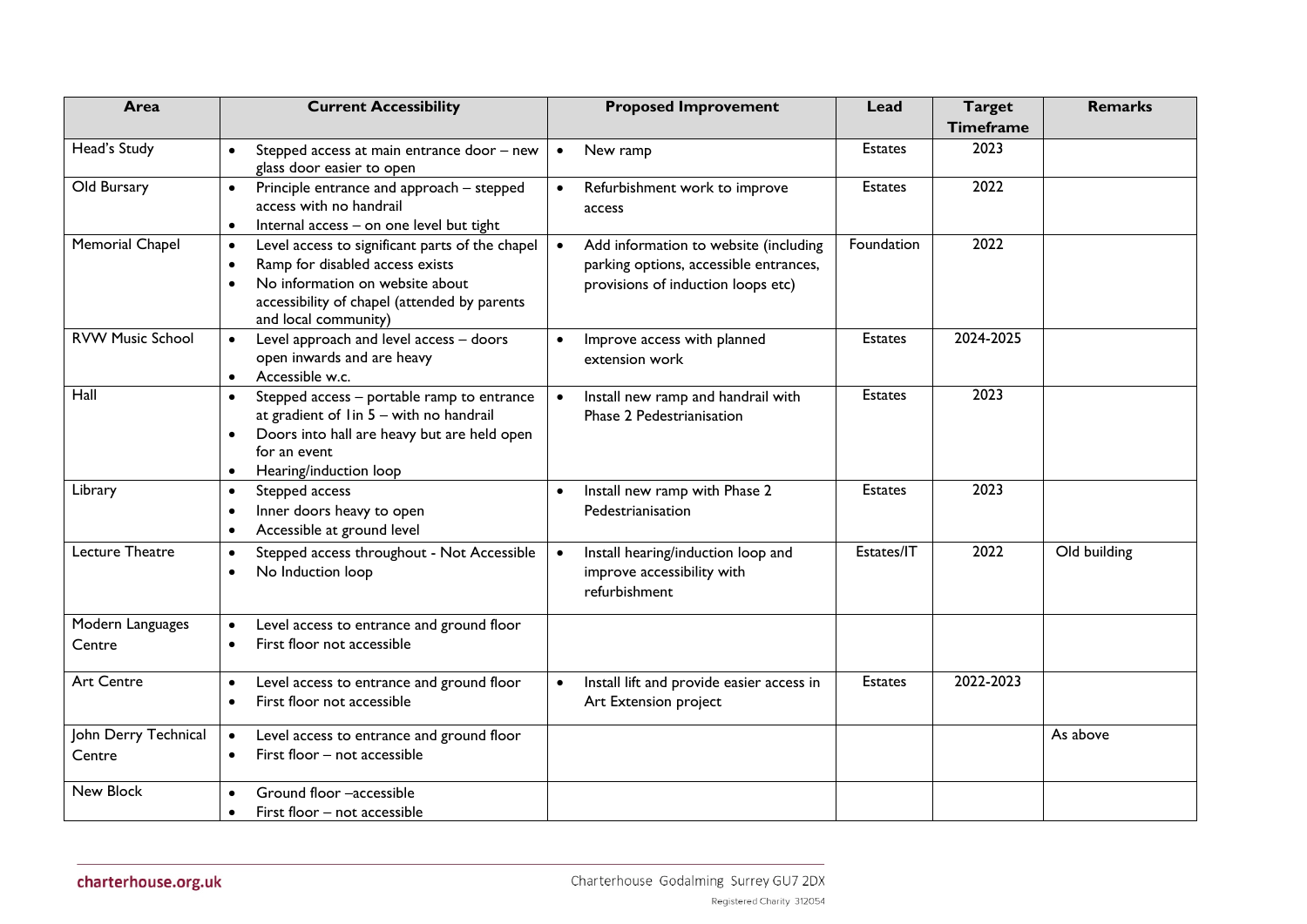| Area                              | <b>Current Accessibility</b>                                                                                                                                                                     | <b>Proposed Improvement</b>                                                   | Lead           | <b>Target</b><br><b>Timeframe</b> | <b>Remarks</b>                                      |
|-----------------------------------|--------------------------------------------------------------------------------------------------------------------------------------------------------------------------------------------------|-------------------------------------------------------------------------------|----------------|-----------------------------------|-----------------------------------------------------|
| <b>BCR</b>                        | Level access to entrance and ground floor<br>$\bullet$                                                                                                                                           |                                                                               |                |                                   |                                                     |
| C Block                           | Stepped access throughout<br>$\bullet$<br>Handrail to one side of stair only<br>$\bullet$<br>$\bullet$                                                                                           |                                                                               |                |                                   |                                                     |
| Old Science                       | Step free access to ground floor<br>$\bullet$<br>Other floors not accessible<br>$\bullet$                                                                                                        | Install lift as part of Phase 3<br>$\bullet$<br>Refurbishment                 | <b>Estates</b> | 2021                              |                                                     |
| Science and Maths<br><b>Block</b> | All rooms accessible<br>$\bullet$<br>Lift to first floor<br>$\bullet$<br>Creation of latex-lite lab<br>$\bullet$                                                                                 | N/A                                                                           |                |                                   |                                                     |
| <b>Ben Travers Theatre</b>        | Level access to entrance and ground floor<br>$\bullet$<br>Induction loop<br>$\bullet$                                                                                                            | Improve accessibility with<br>$\bullet$<br>refurbishment and new drama studio | <b>Estates</b> | 2023-2024                         |                                                     |
| <b>Central Dining</b><br>Rooms    | All pupils areas accessible following<br>$\bullet$<br>refurbishment in 2019<br>Support staff dining room and staff changing<br>$\bullet$<br>rooms - not accessible<br>Accessible wc<br>$\bullet$ |                                                                               |                |                                   |                                                     |
| Queen's Sports<br>Centre          | Accessible entrance, ground and almost fully<br>$\bullet$<br>accessible first floor<br>Entrance doors and doors within building<br>$\bullet$<br>are heavy to open<br>Lift<br>$\bullet$           | Automatic doors<br>$\bullet$                                                  | <b>Estates</b> | 2023                              |                                                     |
| Oak/Café                          | Level access to all<br>$\bullet$<br>Disabled toilet<br>$\bullet$                                                                                                                                 | Work being carried out in summer<br>$\bullet$<br>2021                         | <b>Estates</b> | 2021                              | Creation on new<br>central dining for old<br>school |
| <b>Duckites</b>                   | Stepped access to all entrances (service exit<br>$\bullet$<br>could be level)<br>Internal ground floor - stepped access<br>$\bullet$<br>between wings                                            |                                                                               |                |                                   | Old building $-$<br>difficult to improve            |
| Gownboys, Verites<br>and Sutton   | Stepped access at all entrances or within<br>foyer/corridor<br>Disabled visitors to house would benefit<br>from a bell/intercom                                                                  |                                                                               |                |                                   | Old building $-$<br>difficult to improve            |